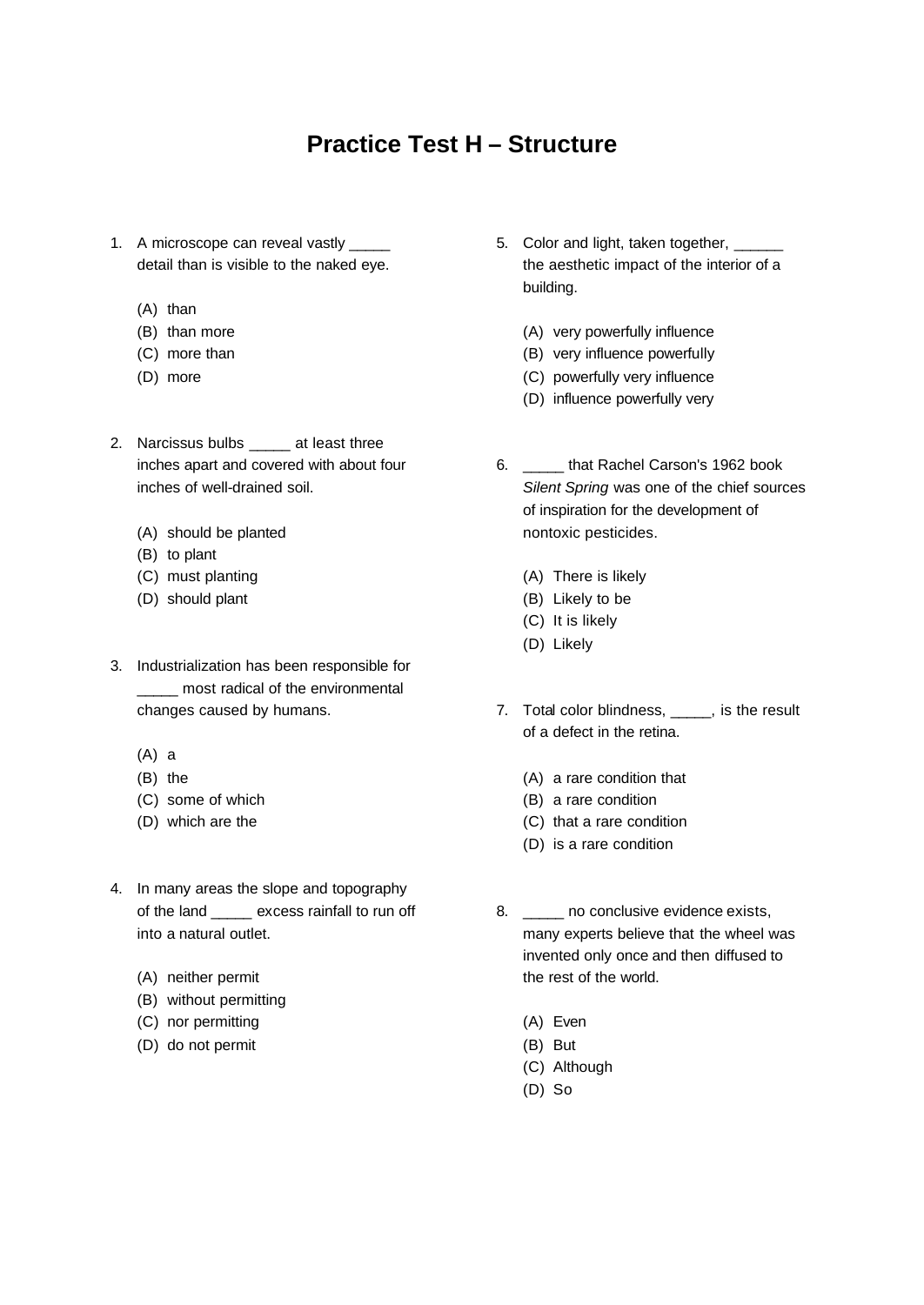- 9. Wherever there is plenty of rain during the growing season, life is \_\_\_\_\_ in various forms.
	- (A) abundant
	- (B) the abundance
	- (C) an abundant
	- (D) it abundant
- 10. Most of \_\_\_\_\_ archaeologists know about prehistoric cultures is based on studies of material remains.
	- (A) these
	- (B) what
	- (C) which
	- (D) their
- 11. In her time, Isadora Duncan was today a liberated woman.
	- (A) calling what we would
	- (B) who would be calling
	- (C) what we would call
	- (D) she would call it
- 12. \_\_\_\_\_ around stones that are sun warmed, even the smallest of stones creates tiny currents of warm air.
	- (A) The cool air
	- (B) If the air is cool
	- (C) That the air cools
	- (D) The cooler the air
- 13. According to some critics, the novels of William Burroughs demonstrate the major hazard of absurd literature, tendency toward overembellishment and incoherence.
	- (A) notwithstanding
	- (B) besides
	- (C) is a
	- (D) its
- 14. Despite its wide range of styles and instrumentation, country music has certain common features \_\_\_\_\_ its own special character.
	- (A) give it that
	- (B) that give it
	- (C) give that
	- (D) that gives it to
- 15. Coinciding with the development of jazz in New Orleans in the 1920's \_\_\_\_\_ in blues music.
	- (A) was one of the greatest periods
	- (B) one of the greatest periods
	- (C) was of the greatest periods
	- (D) the greatest periods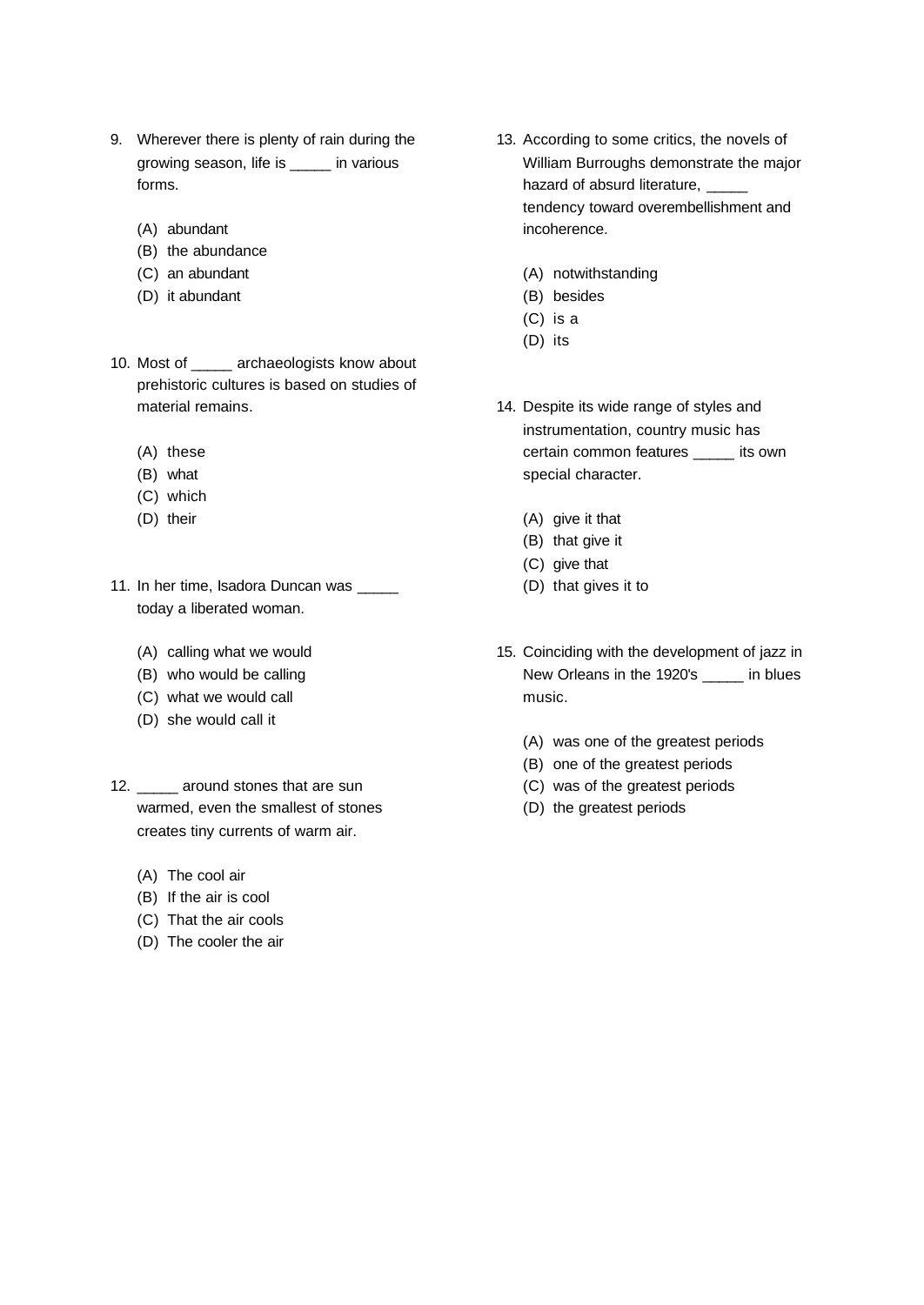- 16. Gone With the Wind, the epic novel about life in the South during the Civil War period, took ten years write.
- 17. None two butterflies have exactly the same design on their wings.
- 18. To save the California condor from extinction, a group of federal, local, and privately organizations initiated a rescue program.
- 19. A coral reef, a intricate aquatic community of plants and animals, is found only in warm, shallow, sunlit seas.
- 20. Carnegie Hall was the first building in New Y ark designed special for orchestral music.
- 21. Since it lives in the desert, the collared lizard depends from insects for water as well as for food.
- 22. The Texas Panhandle region, in the northwestern part of the state, produces more wheat, cotton, and grain sorghum than any of other area of Texas.
- 23. Light rays what enter the eye must be focused onto a point on the retina In order for a clear visual image to form.
- 24. The orangutan's hands and feet are designed for holding and grasping branches, and its powerful immensely arms enable it to climb and swing in trees without difficulty.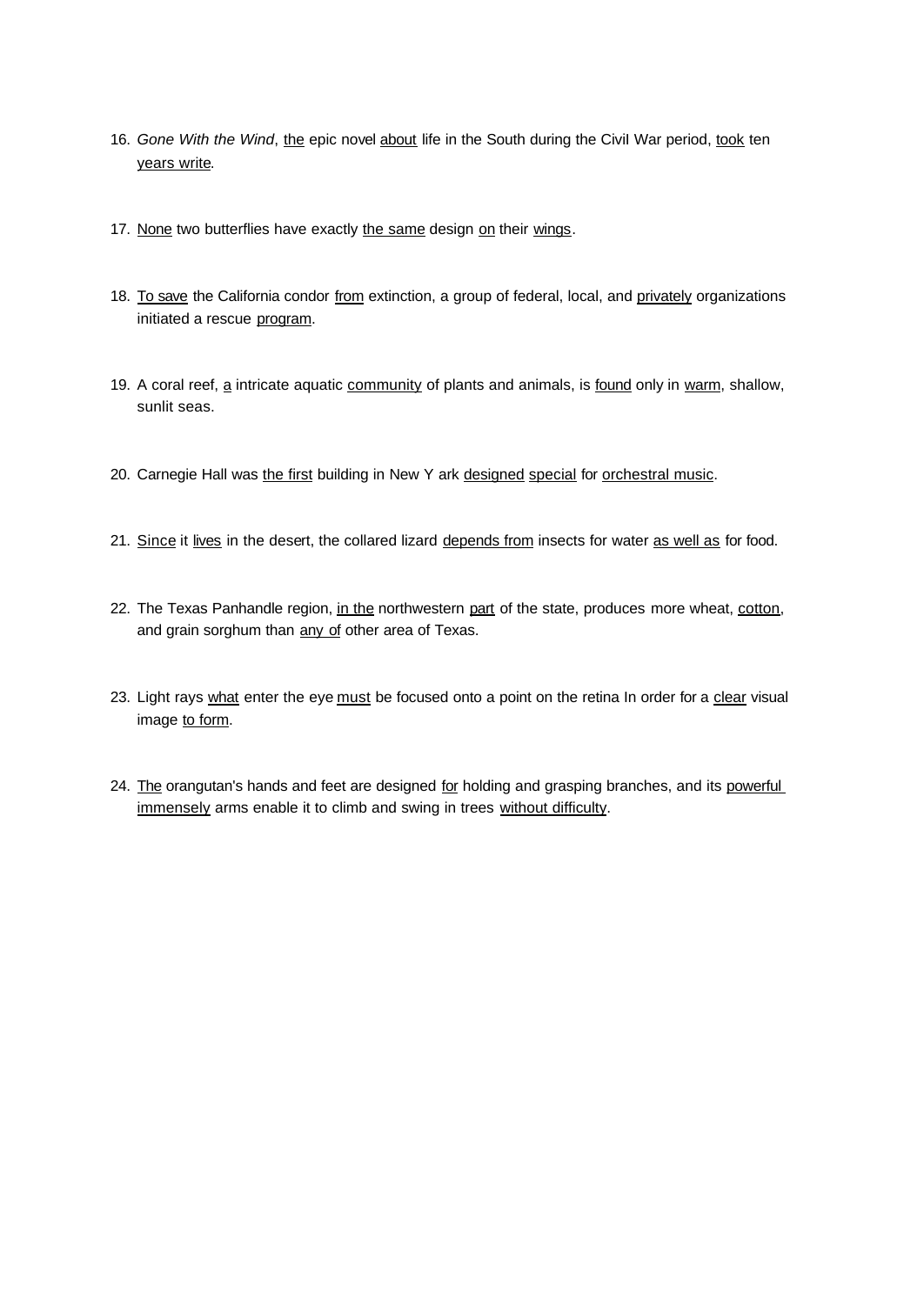- 25. The extraordinary beautiful of orchids makes them the basis of a multimillion dollar floral industry.
- 26. The Vermont Elementary Science Project, according to its founders, are designed to challenge some of the most widely held beliefs about teaching.
- 27. The number  $8\frac{1}{2}$  is an example of a "mixed number" because it is composing of an integer and a fraction.
- 28. If it is kept dry, a seed can still sprout up to forty years after their formation.
- 29. In *The Sociology of Science,* now considered a classic, Robert Merton discusses cultural, economy, and social forces that contributed to the development of modem science.
- 30. Bacteria lived in the soil play a vital role in recycling the carbon and nitrogen needed by plants.
- 31. Some snakes have hollow teeth are called fangs that they use to poison their victims.
- 32. Stars derive their energy from thermonuclear reactions that take place in their heat interiors.
- 33. Carrie Chapman Catt organized the League of Women Voters after successfully campaign for the constitutional amendment that gave women the right to vote.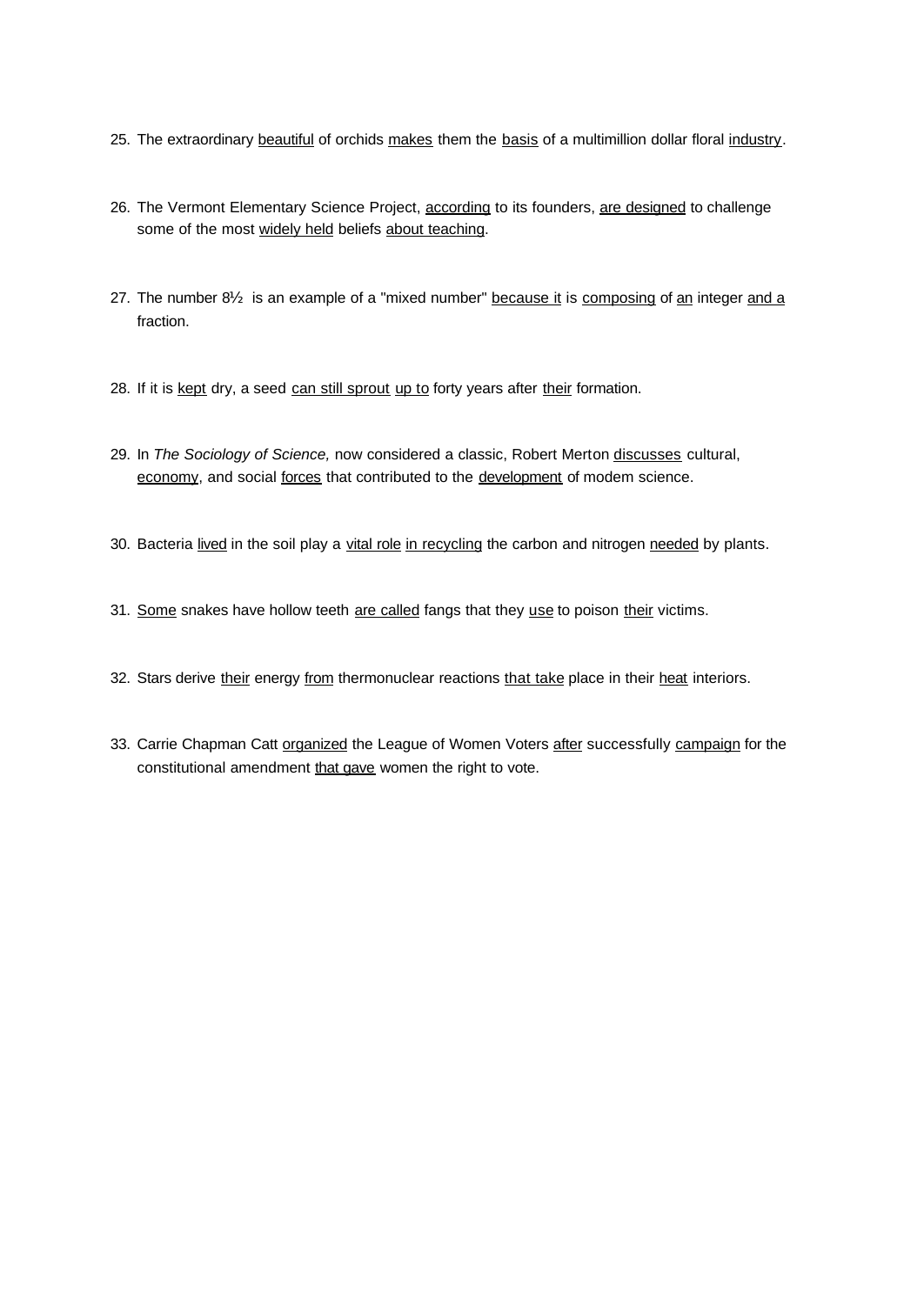- 34. Any group that conducting its meetings using parliamentary rules will encounter situations where prescribed procedures cannot be applied.
- 35. The strongly patriotic character of Charles Sangster's poetry is credited about greatly furthering the cause of confederation in Canada.
- 36. Jessamyn West's first and most famous novel, *The Friendly Persuasion,* describes the life of a Quaker farmed family in the mid-1800's.
- 37. One inventor that Thomas Edison can take credit for is the light bulb.
- 38. Electric motors range in size from the tiny mechanisms that operate sewing machine to the great engines in heavy locomotives.
- 39. The nitrogen makes up over 78 percent of the Earth's atmosphere, the gaseous mass surrounding the planet.
- 40. The Mississippi, the longest river in the United States, begins as small, clear stream in northwestern Minnesota.